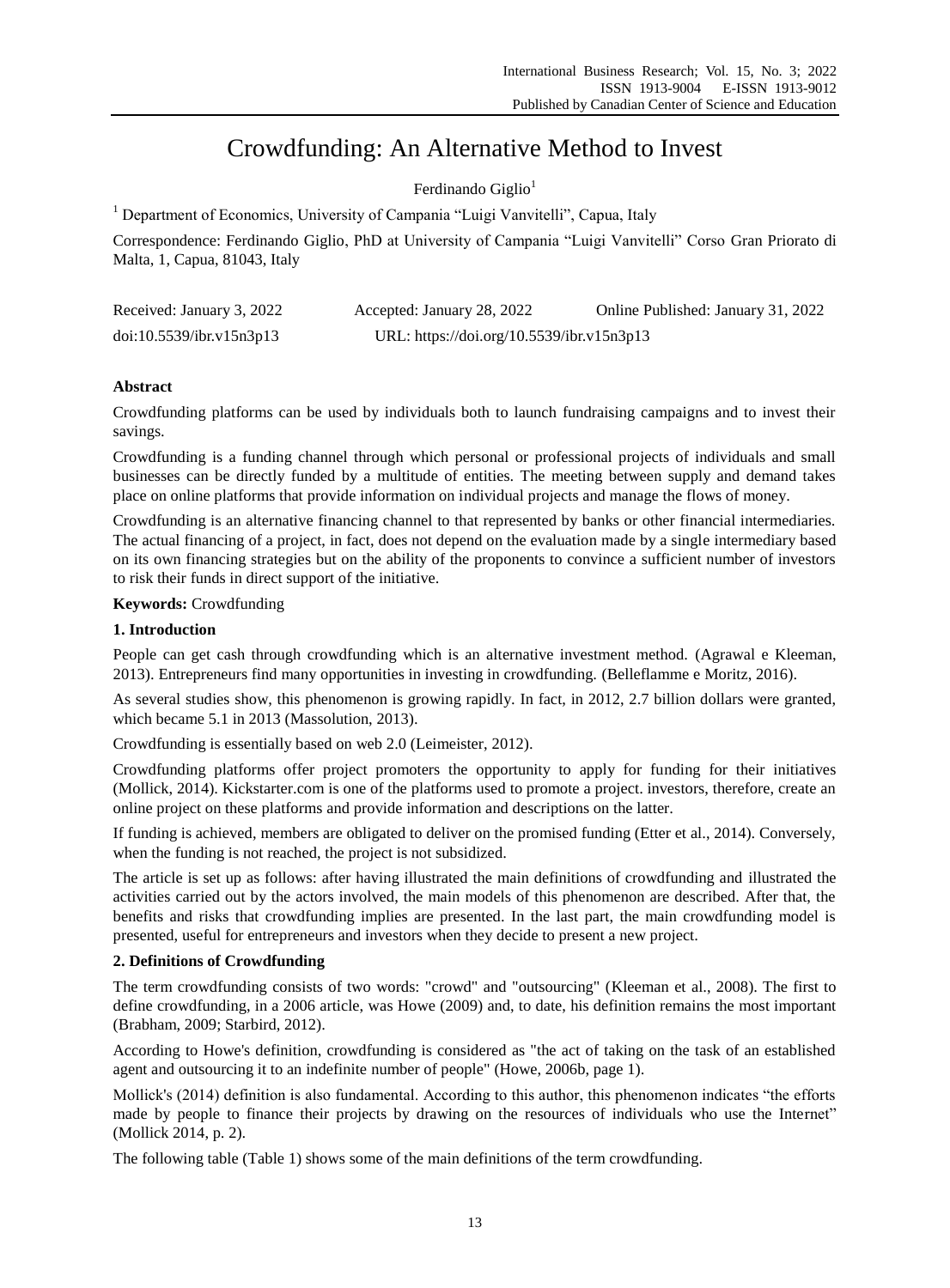| define<br><b>Authors</b><br>who | <b>Description</b>                                                                            |
|---------------------------------|-----------------------------------------------------------------------------------------------|
| crowdfunding                    |                                                                                               |
| Belleflamme, 2009               | Crowdfunding provides an open call for the provision of money.                                |
| Fielder, 2013                   | Crowdfunding refers to companies seeking capital which, through offers, ask a group of        |
|                                 | investors to make loans.                                                                      |
| Hemer, 2012                     | Crowdfunding finances projects through micropayments.                                         |
| Lambert, 2011                   | Crowdfunding in an open call for the provision resources for the right to vote in order to    |
|                                 | support projects for specific purposes.                                                       |
| Tomczak, 2012                   | Crowdfunding is the act of borrowing resources from an agent and outsourcing it to a group of |
|                                 | people.                                                                                       |
| Voorbraak, 2012                 | Crowdfunding is a process by which many people request resources to finance a project that    |
|                                 | can have both a monetary and a non-monetary return.                                           |
| Wenzlaff, 2013                  | Crowdfunding raises funds to finance projects through web 2.0 platforms.                      |

#### Table 1. Crowdfunding

All these definitions agree that crowdfunding mainly focuses on raising capital from different individuals, using platforms on the Internet (Yang et al., 2009).

# **3. Actors Involved in Crowdfunding**

The people involved in this phenomenon are: intermediaries, fundraisers and investors (Tomczak and Brem, 2013).

Interlocutors play a fundamental role which consists in combining fundraising (Zvilichovsky et al., 2013). They also create a platform through which they communicate information. (Brabham e Estellés-Arolas, 2012). Intermediaries vary in their focus. Acquisition and sale are the main communication channels. (Kaganer et al., 2014). Social networks, such as Facebook and Twitter, are also used as platforms to obtain helps (Belleflamme, 2010).

Fundraising, on the other hand, includes individuals seeking funding.

Among companies, industries, institutions and non-profit organization, the company is the favorite type of fundraising (Moritz and Block, 2014).

In order to start a project, companies must receive funding applications (Belleflamme et al., 2011) which can decide whether or not to accept the project.

The main purpose of fundraising is to receive funding.

Finally, there are the investors who are the ones who choose whether to financially support these projects (Ordanini et al., 2011).

Investors are presented as registered indirect users with access to project information (Baba et al., 2014).

## **4. Models of Crowdfunding**

The best known crowdfunding models are: crowdfunding focused on donation, reward and finally the one based on loan and equity (Parhankangas, 2018).

In the first type of model, backers provide funding without expecting any return. Contributions to public goods are subsidized by this model (Parhankangas et al. 2019). Typical platforms of this model are Justgiving and Gofundme.

In reward-based crowdfunding, on the other hand, supporters of a project provide financial support in exchange for an advantage (Belleflamme et al. 2014). Typical platforms of this model are Kickstarter.com and Indiegogo.com.

In addition, in loan-based crowdfunding, investors provide funds to small businesses expecting repayment within a specified time (Guo et al. 2016). Typical platforms for this model are: Kiva and Fundingcircle.

In the latest type of crowdfunding, namely the one based on equity, institutional investors buy the capital of new projects or enter into an agreement with a industry (Deffains-Crapsky and Ahlers, 2016). The platforms of this model are: Wefunder and Localstake.

### **5. Benefits and Risks Present in Crowdfunding Models**

In the four models described above, there are different reasons that push an investor to choose one of them.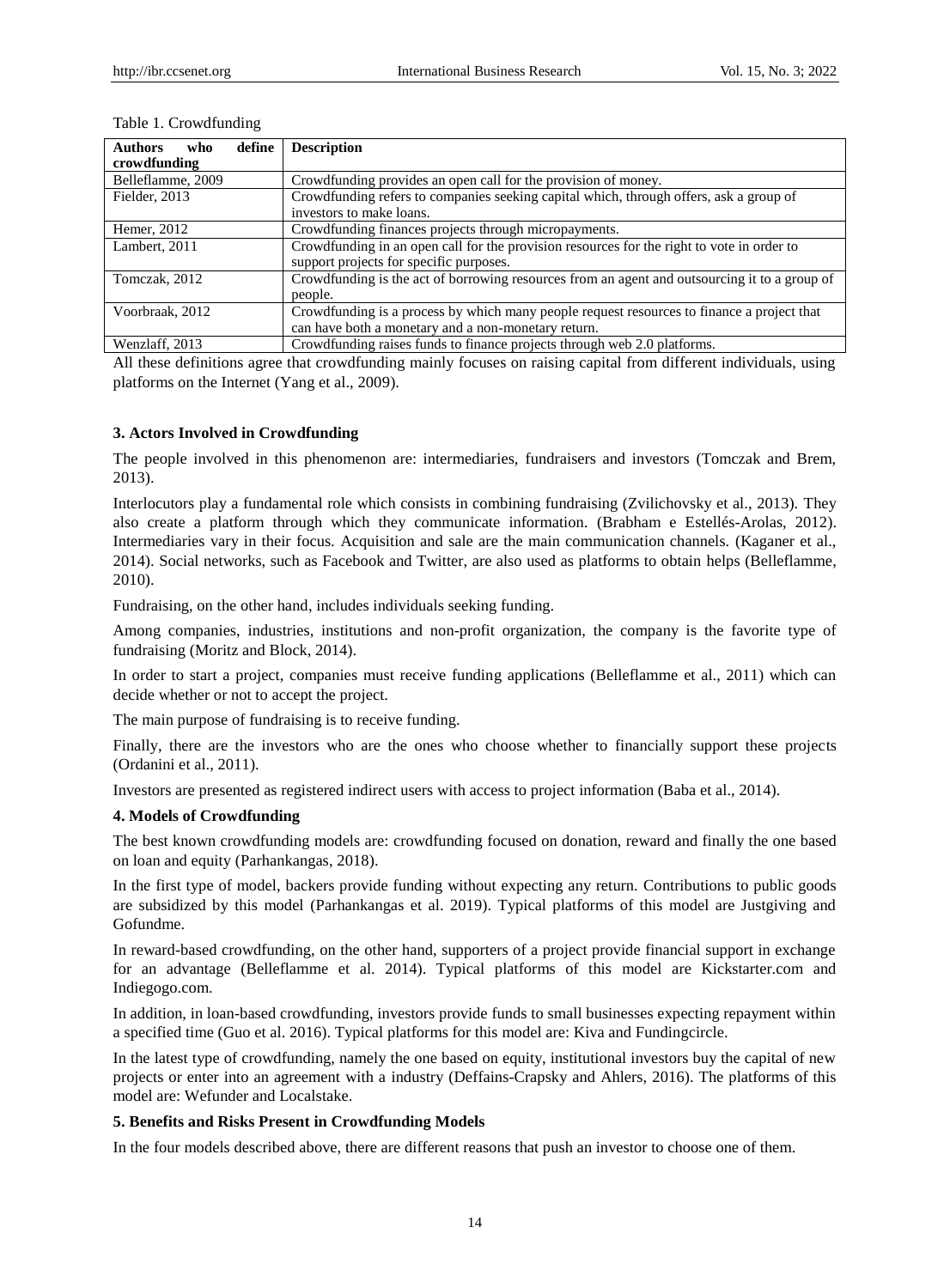In the model based on the donation,empirical research shows that altruism favors contributions (Burtch et al. 2013).

In the model based on the reward, however, the motivation would tend to mix between the desire for gifts and the feasibility of the idea published on the website (Gerber et al., 2012).

In addition, in loan-based crowdfunding, studies show that the behavior of supporters depends on pro-social motivations (Allison et al., 2013).

Finally, in equity-based crowdfunding, it has been found that the reasons why an investor chooses this model is that there can be financial returns (Cruz, 2017).

In addition to the advantages that this phenomenon presents, there are also some risks.

First of all, time, because fundraising campaigns require the execution of a series of different tasks, including understanding the platform requirements, or planning and creating a video pitch (Cruz, 2017).

Another concern is related to the need to show the project to people. To do this, entrepreneurs should show the public accurate news about the project. The risk of similarity increases due to the transparency of the information (Hommerová 2020).

Information asymmetry occurs when a subject has more information than another subject (André et al. 2017).

## **6. Main Model of Choice**

The model presents the structure of a dynamic game. This game takes place in a discreet environment with two

interdependent agents: the entrepreneur and the investors. The time is equal to:  $t \in [0, T], T_d \text{ s.t. } T_d \geq T$ .

At the time equal to  $At t = 0$ , the entrepreneur realizes all the exogenous parameters and fixes the

endogenous ones. The game ends in the time equal to  $\;\;$  At  $\;t\;=\;T$ 

If the loan is successful, the products are delivered to investors when  $t = T_d$ .

The entrepreneur has a certain financial need to carry out the project. For this reason, he sets prices, costs and

quantitative controls in order to maximize the probability that  $S_t > K$  s.t.  $K - \text{costs} \geq F$ .

Donations, active and passive investments are the three investment opportunities offered by entrepreneurs. While through donations and passive investments, investors are guaranteed the opportunity to passively participate in the project, with active investments they are granted the opportunity to participate actively. Active and passive

participation is represented through fixed costs: 
$$
c^{PI}
$$
 and  $c^{AI}$ .

Active and passive investments include a margin cost for the entrepreneur equal to  $c^P$ . Entrepreneurs, more often than not, institute quantitative controls referred to as  $Q^{PI}$  and  $Q^{AI}$ . Donations, passive and active investments are offered at fixed prices respectively equal to:  $p^D$ ,  $p^{PI}$ , and  $p^{AI}$ .

The investor's main objective is the maximization of utility. This maximization can take place through four ways: donation, passive investment, active investment or wait and do nothing until  $t + 1$ . They are referred to as:  $A_{i,t} = D$ , PI, AI, or WAIT. When an investor decides to invest, he must be aware of current and past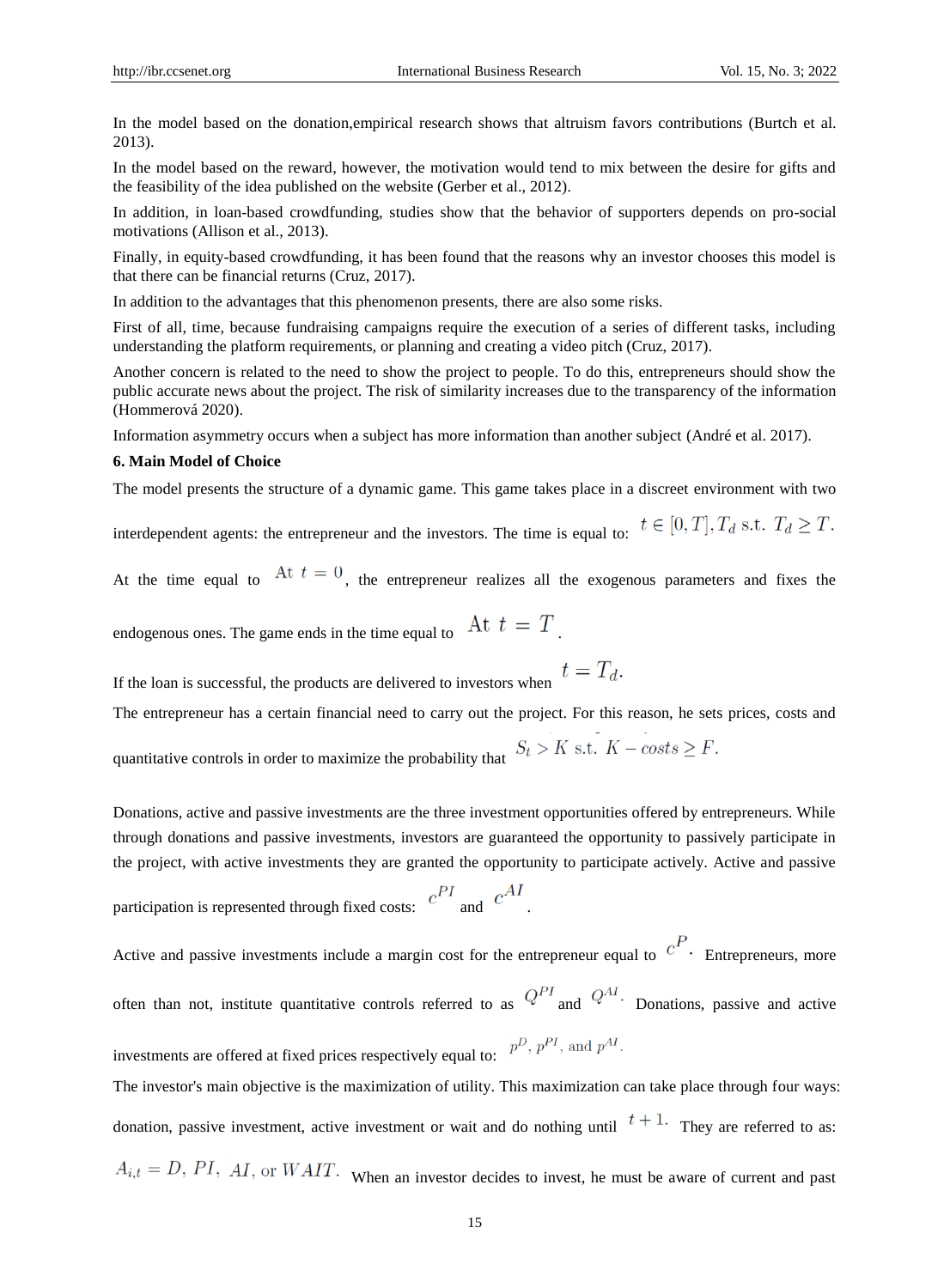states; he must also be aware of prices, costs, times and quantity controls. The number of investments made prior to the decision represent the state of the game. These measures are referred to as:  $q_t^D, q_t^{PI}, q^{AI_t}, \text{ and } S_t = p^D q_t^D + p^{PI} q_t^{PI} + p^{AI} q_t^{AI}.$ 

Through these forecasts, linear forecasts are developed. These forecasts will be useful for probability estimates, which will be evaluated as follows:

$$
P_{t,t+1}^{PI} = max\left(0, min\left(1, \frac{1}{Q^{PI}}\left(\frac{q_{t-1}^{PI} - q_{t-3}^{PI}}{3} + q_t^{PI}\right)\right)\right) \tag{1}
$$

$$
P_{t,t+1}^{AI} = max\left(0, min\left(1, \frac{1}{Q^{AI}}\left(\frac{q_{t-1}^{AI} - q_{t-3}^{AI}}{3} + q_t^{AI}\right)\right)\right) \tag{2}
$$

$$
P_{t,T}^{S} = max\left(0, min\left(1, \frac{1}{K}\left(\frac{S_{t-1} - S_{t-3}}{3}(T-t) + S_{t}\right)\right)\right) \tag{3}
$$

Equations (1) and (2) indicate the probabilities with which passive and active investments will "sell out" between t and

 $t + 1$ . Equation (3), on the other hand, describes the probability through which the total amount raised exceeds the funding threshold at  $t = T$ .

There comes a time when the investor has to make a decision. To decide, consider among the following opportunities:

# **1) Value of donation**

$$
V_{i,t}^D = P_{t,T}^S \left( \beta_i c^{PI} - p^D \delta^{T-t} \right)
$$
  
(**if**  $q_t^{PI} < Q^{PI}$ ) (4)

# **2) Value of Passive Investment**

$$
V_{i,t}^{PI} = P_{t,T}^{S} \left( \beta_i c^{PI} + \alpha_i c^P \delta^{T_d - t} - p^{PI} \delta^{T-t} \right)
$$
\n
$$
(i \mathbf{f} \ q_t^{AI} < Q^{AI})
$$
\n(5)

#### **3) Value of Active Investment**

$$
V_{i,t}^{AI} = P_{t,T}^{S} \left( \gamma_i c^{AI} + \alpha_i c^P \delta^{T_d - t} - p^{AI} \delta^{T-t} \right)
$$
  
(if  $t < T$ ) (6)

**4) Value of Waiting**

$$
V_{i,t}^{W} = max \begin{cases} 0, & (7) \\ \delta^{-1} P_{t,T}^{S} \left( \beta_{i} c^{PI} - p^{D} \delta^{T-t+1} \right), & (8) \\ \delta^{-1} P_{t,T}^{S} \left( 1 - P_{t,t+1}^{PI} \right) \left( \beta_{i} c^{PI} + \alpha_{i} c^{P} \delta^{T_{d}-t+1} - p^{PI} \delta^{T-t+1} \right), & (9) \\ \delta^{-1} P_{t,T}^{S} \left( 1 - P_{t,t+1}^{AI} \right) \left( \gamma_{i} c^{AI} + \alpha_{i} c^{P} \delta^{T_{d}-t+1} - p^{AI} \delta^{T-t+1} \right). & (10) \end{cases}
$$

(if  $A_{i,t-1} = Wait$  i.e. player is active)